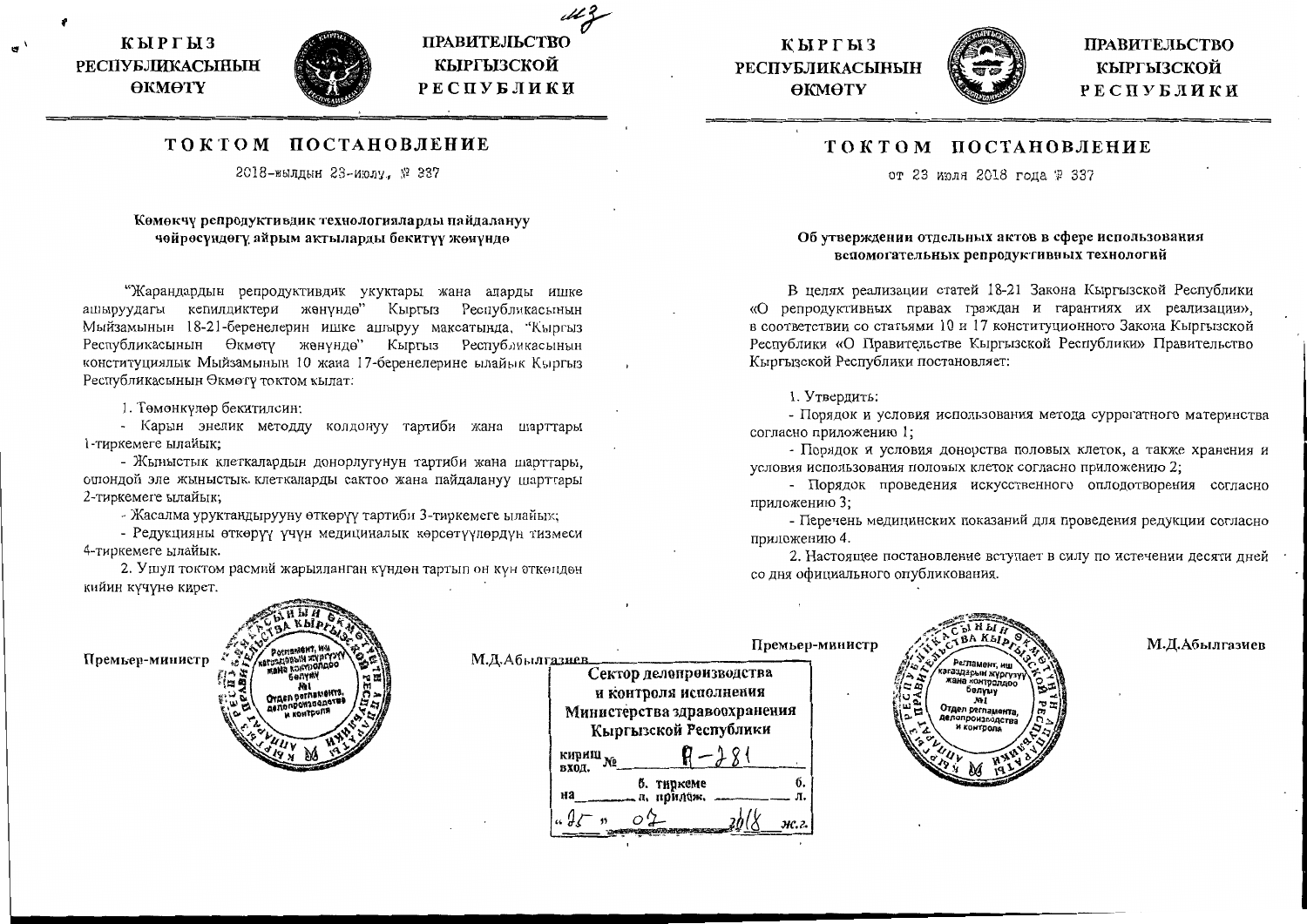1-тиркеме

Карын энелик методду колдонуу тартиби жана шарттары

## 1-глава. Жалпы жоболор

1. Бул карын энелик методду колдонуу тартиби жана шарттары карындагы баланы көтөрүү үчүн карын энелик методду колдонуунун тартибин жана шарттарын жөнгө салат.

2. Карын энелик деген бул карын эне (донордук эмбрионду көчүргөндөн кийин түйүлдүктү көтөрүп жүрүүчү аял) менен жыныстык клеткалары уруктандыруу үчүн пайдаланылган потенциалдуу ата-энелер, же медициналык көрсөткүчтөр боюнча карындагы баланы көтөрүү жана төрөө мүмкүн болбогон жалгыз бой эне ортосунда түзүлгөн карын энелик келишим боюнча карындагы баланы көтөрүүнү жана төрөөнү (анын ичинде мөөнөтүнөн мурда төрөөнү) билдирет.

3. Карын эне катары жашы 20дан 40ка чейинки, өзүнүн жок дегенде бир биологиялык баласы бар, ден соолугу канааттандырарлык деген медициналык корутунду алган, психикалык жана соматикалык жактан ден соолугу таза, медициналык-генетикалык консультациядан өткөн аял боло алат.

## 2-глава. Карын энелик методду колдонуу тартиби жана шарттары

4. Жарандар медициналык көрсөткүчтөр боюнча карын энелик методду пайдалануу аркылуу ата-эне болууга укуктуу.

Карын энелик методду пайдалануу нотариус аркылуу күбөлөндүрүлгөн келишимдин (мындан ары - келишим) негизинде гана мүмкүн. Эгерде карын эне никеде турса, келишим түзүүгө күйөөсүнүн макулдугу керек. Келишим жубайлар же алардын таламдарын билдирген адамдар менен түйүлдүктү көтөрүп жүрүү жана баланы төрөө максатында эмбрионду имплантациялоого макулдугун берген аялдын (карын эненин) ортосунда, баланын төрөлүү мөөнөтүнө карабастан түзүлөт. Карын эне бир эле учурда урук клеткасынын донору боло албайт.

5. Карын эне боюна бүткөндө (12 жумага чейин) эрте медициналык көзөмөлгө турууга, үзгүлтүксүз көрүнүп жана дарыгердин сунуштамаларын так аткарууга, өзүнүн ден соолугуна дайыма кам көрүүгө, тамеки чегүүдөн, баңги каражаттарын, психотроптук заттарды жана алкоголду керектөөдөн баш тартууга, жубайлардан бөлөк жашаган учурда кош бойлуулуктун өтүшү тууралуу аларга айтып турууга милдеттүү.

6. Карын энеге эмбрионду имплантациялоого макулдук берген жубайлар, кош бойлуулук, төрөт жана төрөттөн кийинки мезгилдерде анын

Порядок и условия использования метода суррогатного материнства

#### Глава 1. Общие положения

1. Настоящий Порядок и условия использования метода суррогатного материнства регулирует порядок и условия использования метода суррогатного материнства для вынашивания ребенка.

2. Суррогатное материнство представляет собой вынашивание и рождение ребенка (в том числе преждевременные роды) по договору суррогатного материнства, заключаемому между суррогатной матерью (женщиной, вынашивающей плод после переноса донорского эмбриона) и потенциальными родителями, чьи половые клетки использовались для оплодотворения, либо одинокой женщиной, для которых вынашивание и рождение ребенка невозможно по медицинским показаниям.

3. Суррогатной матерью может являться женщина в возрасте от 20 до 40 лет, имеющая хотя бы одного биологического ребенка и медицинское заключение об удовлетворительном состоянии здоровья, психически и соматически здоровая, прошедшая медико-генетическое консультирование.

### Глава 2. Порядок и условия использования метода суррогатного материнства

4. Граждане по медицинским показаниям имеют право на родительство с использованием метода суррогатного материнства.

Использование метода суррогатного материнства возможно только на основании нотариально удостоверенного договора суррогатного материнства (далее - договор). В случае, если суррогатная мать состоит в брачном союзе, необходимо письменное согласие супруга на заключение договора. Договор заключается между супругами или лицами, представляющими их интересы, и женщиной (суррогатной матерью), давшей согласие на имплантацию эмбриона в целях вынашивания плода и рождения ребенка, независимо от срока его рождения. Суррогатная мать не может быть одновременно донором яйцеклетки.

5. Суррогатная мать обязана встать на медицинский учет на раннем сроке беременности (до 12 недель), регулярно наблюдаться и строго выполнять рекомендации врача, постоянно следить за состоянием своего здоровья, воздерживаться от курения, употребления наркотических средств, психотропных веществ и алкоголя, в случае раздельного проживания от супругов - информировать их о течении беременности.

6. Супруги, давшие согласие на имплантацию эмбриона суррогатной матери, несут материальные расходы, связанные с ее оздоровлением в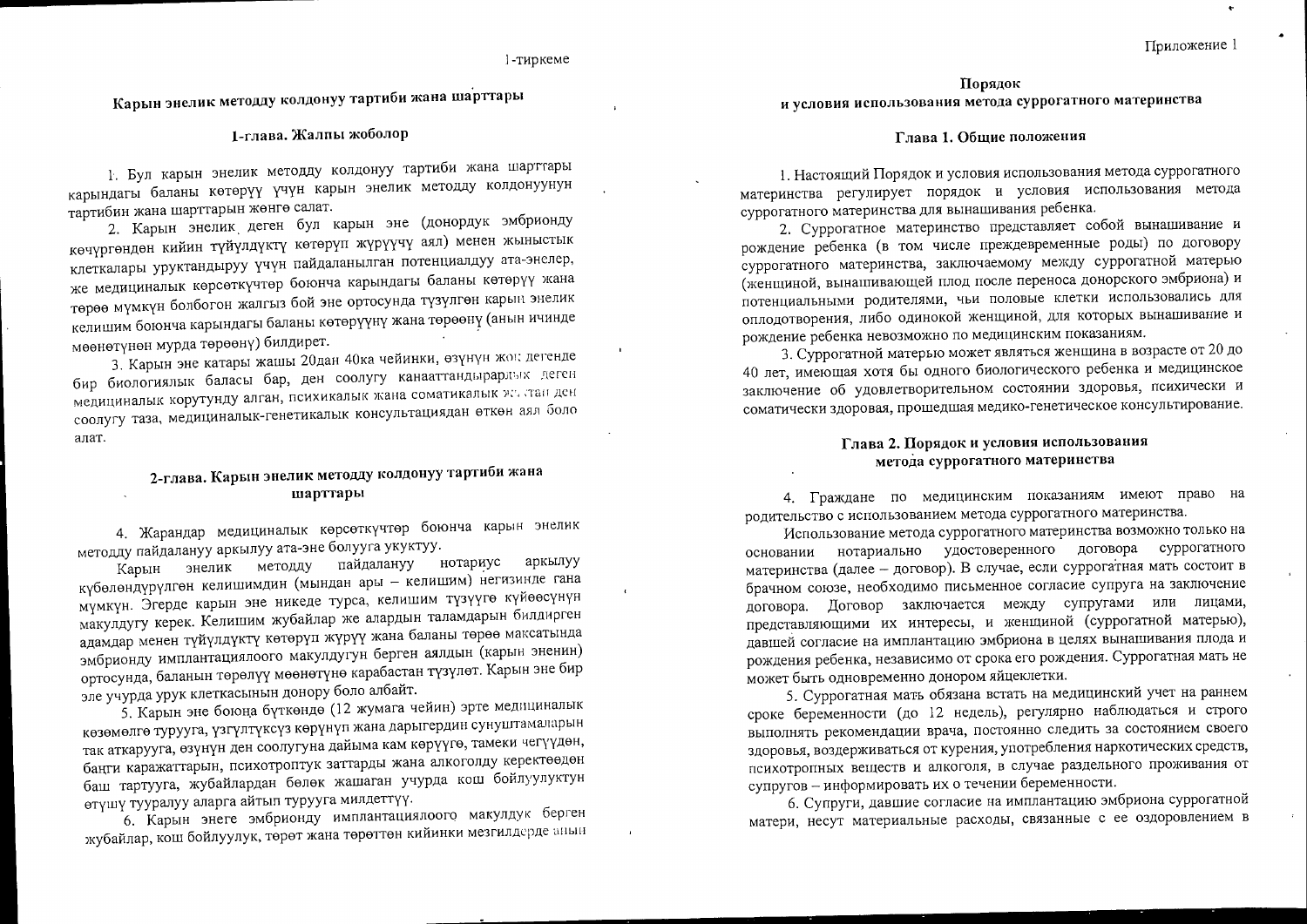ден соолугун чыңдоого байланышкан материалдык чыгымдарды келишимге ылайык көтөрүшөт.

7. Бири-бири менен никеде турушкан жана боюна көтөрүп жүрүү максатында башка аялга эмбрионду имплантациялоого келишим түзүшкөн адамдар бала төрөлгөн учурда жарандык абалдын актыларын жазуу китебине анын ата-энелери болуп жазылышат.

8. Карын эне менен келишим түзгөн жубайлардын жарандык абалдын актыларын жазуу китебине баланы өздөрүнүн атына каттаткан үчүрга чейин андан баш тартууга укугу жок.

9. Бала өлүү төрөлсө, же карын эне менен келишим түзгөн адамдар баладан баш тарткан учурда, алар карын энеден ага медициналык кызмат көрсөтүүлөрдү төлөп берүүгө байланышкан материалдык чыгымдардын ордун толтурууга жана берилген сый акынын суммасын кайра талап кылууга укуксуз.

10. Карын энеликти колдонууга карата медициналык көрсөткүчтөр:

- жатындын жоктугу (тубаса же кабылданган);

- өнүгүүнүн тубаса кемчиликтеринде же оорулардын натыйжасында жатын көңдөйүнүн жана моюнчасынын деформациясы;

- эндометриянын патологиясы (синехиялар, жатын көндөйүнүн облитерациясы, эндометриянын атрофиясы);

- жакшы сапаттагы эмбриондорду көчүргөндө боюна бүтлөй калган экстракорпоралдык бойго бүтүрүүнүн кайталанган аракеттери нечен жолу (3 жана андан көп) ийгиликсиз болгон учурлар;

- кош бойлуулукту адаттагы көтөрүп жүрө албастык (анамезде 3 жана андан көп өз алдынча бойдон түшүүлөр).

11. Карын энелик программаны жүзөгө ашырууда экстракорпоралдык уруктандыруунун базалык программасы төмөнкү этаптардан турат:

- генетикалык жана карын эненин айыздык циклдерин синхрондоштуруу;

- генетикалык эненин суперовуляциясын стимуляциялоо;

- генетикалык эненин ооциттерин алуу;

- генетикалык эненин ооциттерин күйөөсүнүн (өнөктөшүнүн) же донордун атайын даярдалган спермасы менен инсеминациялоо;

- эмбриондорду культивациялоо;

- карын эненин жатын көңдөйүнө эмбриондорду кочүрүү (2 эмбриондон көп эмес көчүрүү керек, 3 эмбрионду көчүрүү жөнүндө чечимди карын эне, дарылоочу врач тарабынан толук маалымат алгандан кийин жазуу жүзүндөгү маалымдалган ыктыярдуу макулдугунун иегизинде кабыл алат).

период беременности, родов и послеродовой период, в соответствии с договором.

7. Лица, состоящие в браке между собой и заключившие договор на имплантацию эмбриона другой женщине в целях его вынашивания, в случае рождения ребенка записываются его родителями в книге записей актов гражданского состояния.

8. Супруги, заключившие договор с суррогатной матерью, не вправе отказываться от ребенка до момента его регистрации на свое имя в книге записей актов гражданского состояния.

9. В случае рождения мертвого ребенка либо отказа от ребенка лиц, заключивших договор с суррогатной матерью, они не вправе требовать от суррогатной матери возмещения каких-либо материальных затрат, связанных с оплатой медицинских услуг суррогатной матери, а также сумму вознаграждения при наличии такового.

10. Медицинскими показаниями к применению суррогатного материнства являются:

- отсутствие матки (врожденное или приобретенное);

- деформация полости или шейки матки при врожденных пороках развития или в результате заболевани:

- патология эндометрия (синехии, облитерация полости матки, атрофия эндометрия);

неудачные  $\tilde{\phantom{a}}$ повторные попытки экстракорпорального оплодотворения (более 3-х) при неоднократном получении эмбрионов хорошего качества, перенос которых не приводит к наступлению беременности;

привычное невынашивание беременности (более  $3-x$ самопроизвольных выкидыша в анамнезе).

11. При реализации программы суррогатного материнства проведение базовой программы экстракорпорального оплодотворения состоит из следующих этапов:

- синхронизация менструальных циклов генетической матери и суррогатной матери;

- стимуляция суперовуляции генетической матери;

- получение ооцитов генетической матери;

- инсеминация ооцитов генетической матери специально подготовленной спермой мужа (партнера) или донора;

- культивирование эмбрионов;

- перенос эмбрионов в полость матки суррогатной матери (следует переносить не более 2 эмбрионов, решение о переносе 3 эмбрионов принимается суррогатной матерью посредством дачи письменного информированного добровольного согласия после предоставления полной информации лечащим врачом).

 $\overline{2}$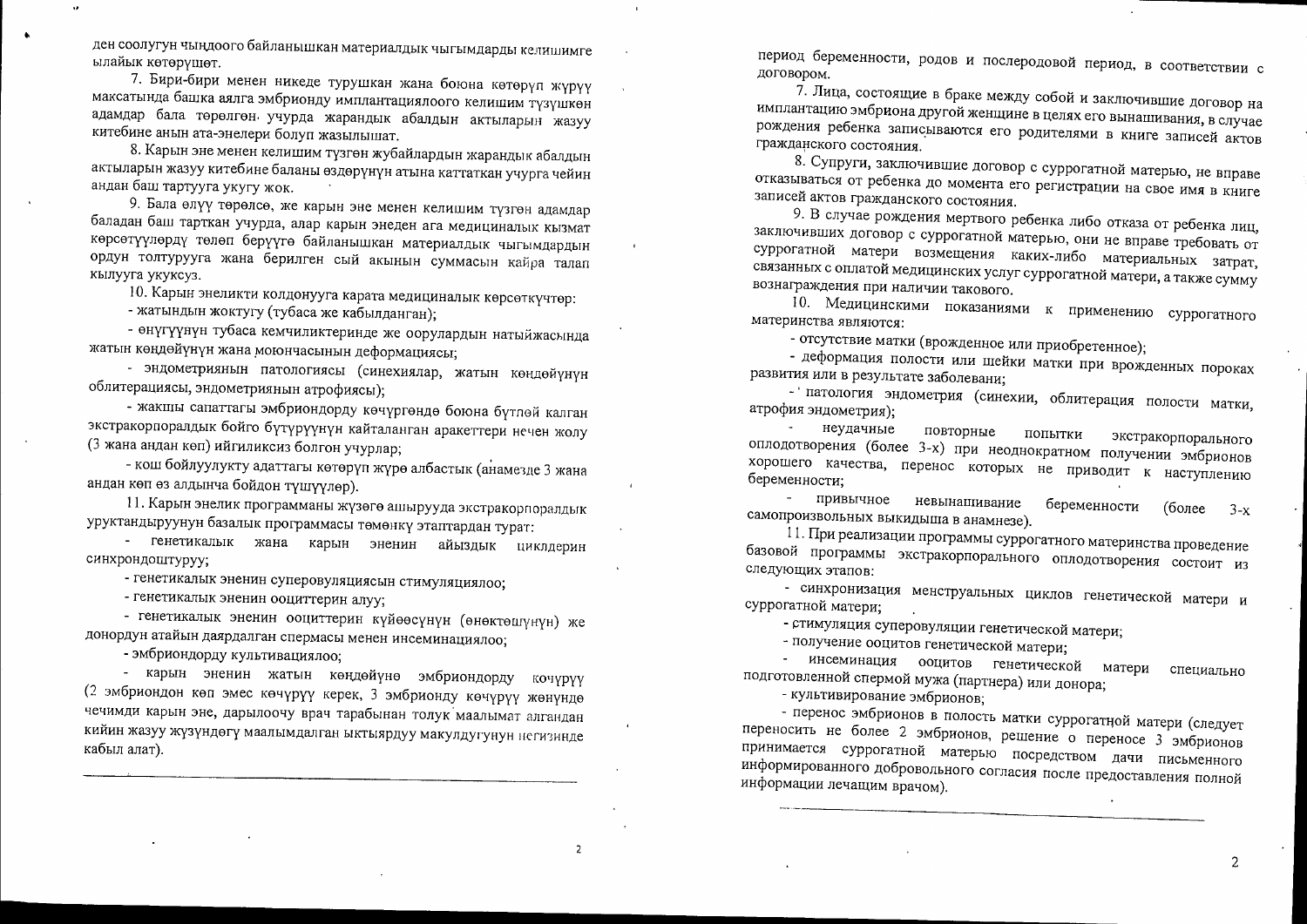## Жыныстык клеткалардын донорлугунун тартиби жана шарттары, ошондой эле жыныстык клеткаларды сактоо жана пайдалануу шарттары

#### 1-глава. Жалпы жоболор

1. Бул жыныстык клеткалардын донорлугунун тартиби жана шарттары, ошондой эле жыныстык клеткаларды сактоо жана пайдалануу шарттары (мындан ары - Тартип) жыныстык клеткаларды жана биоматериалдарды сактоо, ошондой эле жыныстык клеткалардын донорлугунун жана аларды пайдалануунун тартибин жана шарттарын женге салат.

2. Бул Тартипте төмөнкүдөй түшүнүктөр колдонулат:

- биоматериал (биологиялык материал) - тирүү жандын ар кандай ткандары, алсак - чачы, териси, каны, жыныстык клеткалары;

- криоконсервация - тондуруудан эриткенде биологиялык функциялары калыбына келүү мүмкүндүгү менен тирүү биологиялык объекттерди төмөн температурада сактоо;

- эмбрион -уруктандыруу учурунан баштап 10-акушердик жумага чейинки (49 дней) адамдын түйүлдүгү;

- реципиент - башка организмден (донордон) кайсы бир биологиялык материалды алуучу организм.

3. Жарандар өздөрүнүн жыныстык клеткаларын, репродуктивдик органдарынын ткандарын жана эмбриондорду криоконсервациялоого жана сактоого укуктуу;

4. Ашыкча жыныстык клеткаларга (эмбриондорго) карата кийинки тактика (донорлук, криоконсервация, утилизация) жөнүндө чечимди ошол жыныстык клеткалардын жана биоматериалдардын ээси болгон адам кабыл алат жана сактоо мөөнөтүн көрсөтүү менен донорлук жана криоконсервация жөнүндө келишимди жана нотариус аркылуу ырасталган жазуу жүзүндөгү макулдугун тариздейт.

5. Конкреттүү адамдын тукумун жаратуудан сырткары адамдын эмбрионун коммерциялык, аскердик, өнөр жайлык жана башка максаттар учун алууга тыюу салынат.

6. 20дан 35 жашка чейинки, соматикалык жана психикалык жактан дени соо, медициналык-генетикалык текшерүүдөн өтүшкөн жарандар жыныс клеткаларынын донорлору болууга укуктуу.

#### Порядок

и условия донорства, а также хранения и условия использования половых клеток

### Глава 1. Общие положения

1: Настоящий Порядок и условия донорства, а также хранения и условия использования половых клеток (далее - Порядок) регулирует вопросы хранения половых клеток и биоматериалов, а также порядок и условия донорства и использования половых клеток.

2. В настоящем Порядке используются следующие понятия:

- биоматериал (биологический материал) - любые ткани живого существа, такие как волосы, кожа, кровь, половые клетки;

- криоконсервация - низкотемпературное хранение живых биологических объектов с возможностью восстановления их биологических функций после размораживания;

- эмбрион - зародыш человека от момента оплодотворения до 10-й акушерской недели (49 дней);

- реципиент - организм, получающий какой-либо биологический материал от другого организма (донора).

3. Граждане имеют право на криоконсервацию и хранение своих половых клеток, тканей репродуктивных органов и эмбрионов.

4. Решение о дальнейшей тактике (донорство, криоконсервация, утилизация) в отношении лишних половых клеток (эмбрионов) принимает лицо, которому принадлежат данные половые клетки и биоматериалы, с оформлением нотариально заверенного письменного согласия и договора о донорстве и криоконсервации, с указанием срока их хранения.

5. Запрещается получение человеческого эмбриона для коммерческих, военных, промышленных и иных целей, кроме воспроизводства потомства конкретного лица.

6. Граждане в возрасте от 20 до 35 лет, соматически и психически здоровые, прошедшие медико-генетическое обследование, имеют право быть донорами половых клеток.

# Глава 2. Порядок хранения половых клеток и биоматериалов

7. Криоконсервация и хранение половых клеток и биоматериалов осуществляются организациями здравоохранения, криохранилищами в соответствии с клиническим протоколом, утверждаемым уполномоченным государственным органом Кыргызской Республики в области здравоохранения.

8. Организация здравоохранения несет ответственность за хранение и соблюдение условий криоконсервации половых клеток и биоматериала в соответствии с законодательством Кыргызской Республики.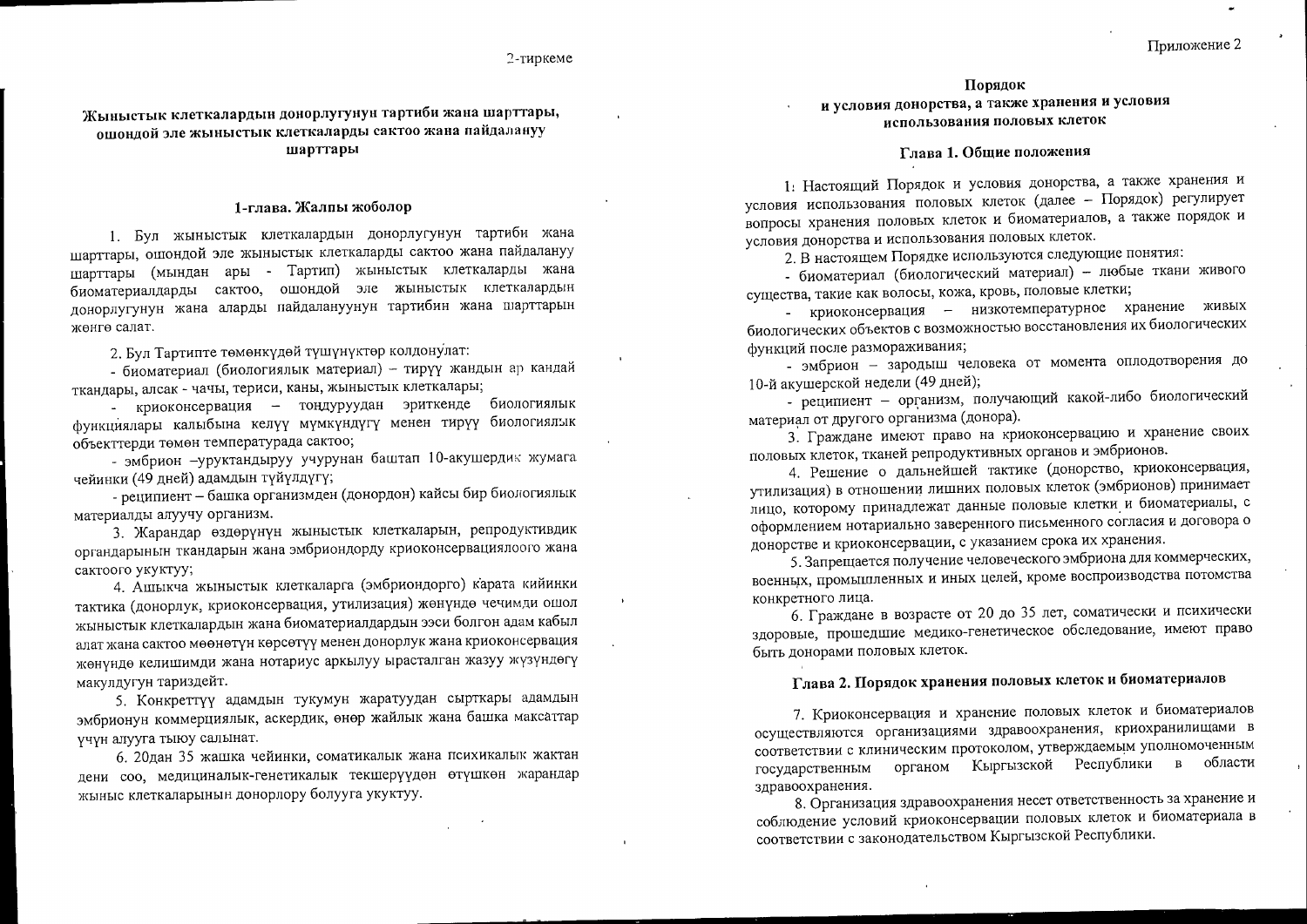## 2 глава. Жыныстык клеткаларды жана биоматериалдарды сактоо тартиби

 $7.$ Жыныстык клеткаларды жана биоматериалдарды криоконсервациялоо жана сактоо Кыргыз Республикасынын саламаттык сактоо тармагындагы ыйгарым укуктуу мамлекеттик органы бекиткен клиникалык протоколго ылайык саламаттык сактоо уюмдары, криосактагычтар тарабынан жүзөгө ашырылат.

8. Саламаттык сактоо уюму Кыргыз Республикасынын мыйзамдарына ылайык жыныстык клеткаларды жана биоматериалды сактоого жана криоконсервациялоонун шарттарын аткарууга жооптуу болот.

9. Алынган жыныстык клеткаларды жана биоматериалды транспорттоо 36,6-37°С температурада өткөрүлүүгө тийиш. Материал алынган учурдан тартып 3 сааттан кечириктирилбей эмбриологиялык лабораторияга жыныстык клеткаларды жана биоматериалды транспорттоо боюнча иштерди (кызмат көрсөтүүлөрдү) аткарууну караштырган медициналык уюм тарабынан жеткирилиши керек.

10. Транспорттоо үчүн биоматериалды берүүдө коштоочу катты тариздөө зарыл, анда анонимдүү донор(лор)дун аты-жөнүнөн тышкары төмөнкүлөр көрсөтүлүүгө тийиш:

- биоматериалдын түрүн көрсөтүү менен криоконсервациялоонун датасы;

- пациент тууралуу маалымат (эмбриондорду криоконсервациялоо учурунда - жыныстык клеткалары уруктандыруу үчүн колдонулган эркектин жана аялдын):

- тоңдурулган биоматериалдын сапаты;

- биоматериалды криоконсервациялоо жана сактоо үчүн чөйрө;

- транспорттоо үчүн биоматериалдарды берүү датасы;

- транспорттоо үчүн биоматериалды кабыл алган адамдын колу.

## 3 глава. Жыныстык клеткалардын донорлугунун жана аларды пайдалануунун тартиби менен шарттары

11. Ооциттердин жана сперманын донорлугу клиникалык, лабораториялык жана медициналык-генетикалык текшерүүдөн өгкондөн кийин донор аялдын жана эркектин макулдугу болгондо ишке ашыгылат.

12. Көмөкчү репродуктивдик технологиялардын программаларында донордук ооциттерди пайдалануу үчүн көрсөтүүлөр:

- табигый менопауза, энелик тукум бездердин мөөнөтүнөн мурда жарактан чыгуу синдрому, резистенттүү энелик тукум бездеринин синдрому, овариоэктомиядан, радио же химиялык терапиядан, генетикалык оорулардан кийинки абалдар менен шартталган ооциттердин жоктугу.

9. Транспортировка полученных половых клеток и биоматериала должна проводиться при температуре 36,6-37°С. Материал должен быть доставлен в эмбриологическую лабораторию, не позднее 3 часов с момента его получения, медицинской организацией, предусматривающей выполнение работ (оказание услуг) по транспортировке половых клеток и биоматериала.

10. При выдаче биоматериала для транспортировки необходимо оформление сопроводительного письма, где должны быть указаны, кроме Ф.И.О. анонимного донора (ров):

- дата криоконсервации, с указанием вида биоматериала;

- данные пациента (в случае криоконсервации эмбрионов - мужчины и женщины, чьи половые клетки использовались для оплодотворения,);

- качество замороженного биоматериала;

- среда для криоконсервации и хранения биоматериала;

- дата выдачи биоматериала для транспортировки;

- подпись лица, принявшего биоматериал для транспортировки.

## Глава 3. Порядок

# и условия донорства и использования половых клеток

11. Донорство ооцитов и спермы осуществляется при наличии согласия мужчины и женщины - доноров после прохождения клинического, лабораторного, медико-генетического обследования.

12. Показания для использования донорских ооцитов в программах вспомогательных репродуктивных технологий:

- отсутствие ооцитов, обусловленное естественной менопаузой, синдромом преждевременного истощения яичников, синдромом резистентных яичников, состоянием после овариоэктомии, радио- или химиотерапии, генетическими заболеваниями;

- неудачные повторные попытки проведения программы экстракорпорального оплодотворения (имплантации эмбриона инъекцией сперматозоида в цитоплазму ооцита (3 и более), при недостаточном ответе яичников на стимуляцию суперовуляции, неоднократном получении эмбрионов низкого качества, перенос которых не приводит к наступлению беременности, снижение овариального резерва.

13. На донора ооцитов оформляется индивидуальная карта донора ооцитов согласно форме, утвержденной уполномоченным государственным органом Кыргызской Республики в области здравоохранения.

14. При вспомогательных репродуктивных технологиях с использованием донорских ооцитов, стимуляция суперовуляции и пункция фолликулов яичника для получения яйцеклеток у женщины-донора проводится при наличии ее информированного добровольного согласия.

16. Показания для проведения экстракорпорального оплодотворения с использованием донорской спермы:

 $\overline{2}$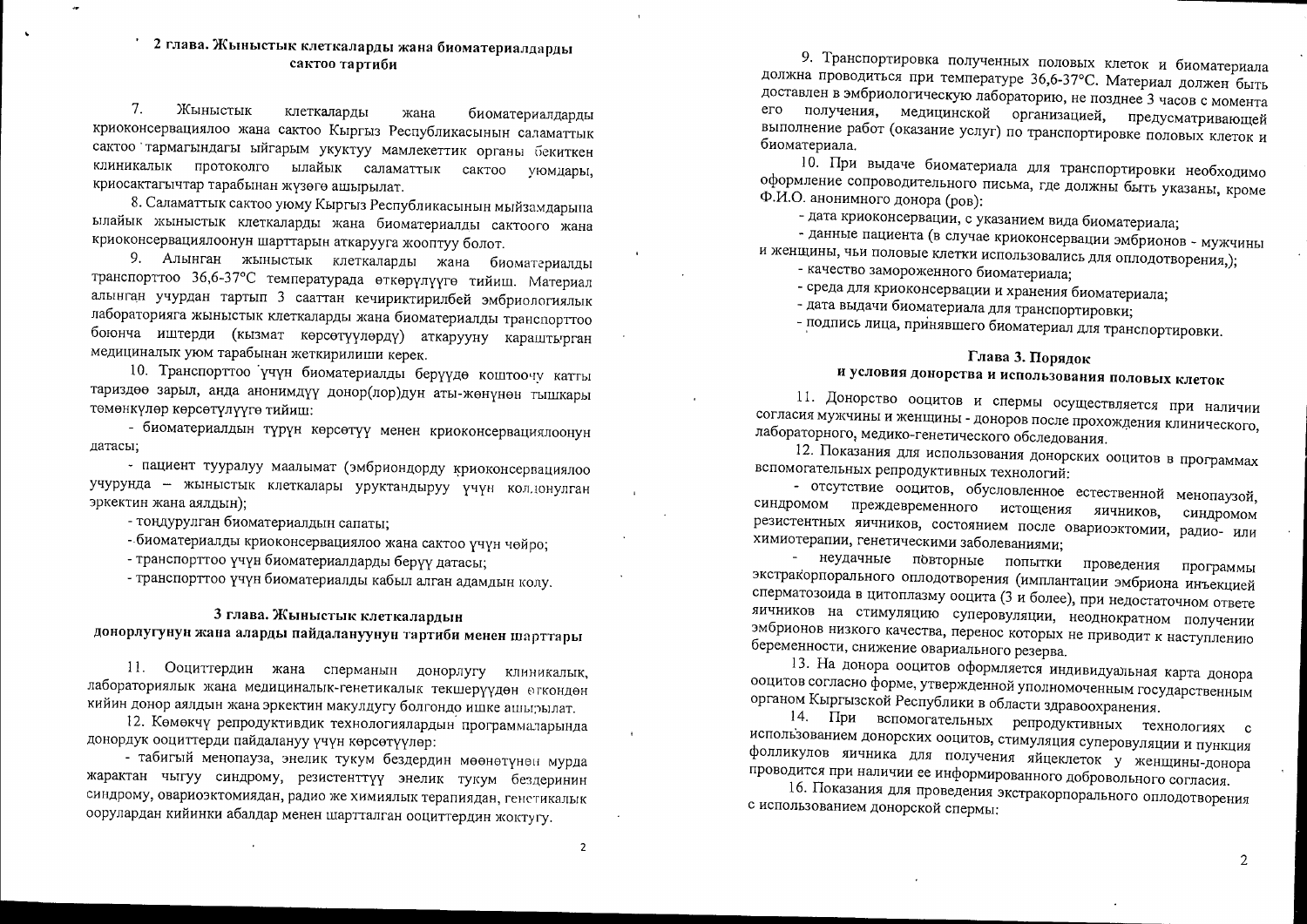- экстракорпоралдык бойго бүтүрүү программаларын (эмбрионду сперматозоиддин инъекциясы менен ооциттин цитоплазмасына имплантациялоо) ишке ашыруу көп ирет ийгиликсиз болгон учурлар, энелик тукум бездеринин суперовуляцияны стимуляциялоого карата жообунун жетишсиздиги, көчүрүлүшү боюна бүтүүгө алып келбеген төмөн сапаттагы эмбриондорду нечен жолу алуу, овариалдык резервдин азайуусу.

13. Ооциттердин доноруна Кыргыз Республикасынын саламаттык сактоо тармагындагы ыйгарым укуктуу мамлекеттик органы бекиткен форма боюнча ооциттердин донорунун жеке картасы таризделет.

14. Донордук ооциттерди пайдалануу менен көмөкчү репродуктивдик технологияларда донор аялдан энелик тукум клеткаларын алуу үчүн суперовуляцияны стимуляциялоо жана энелик тукум бездеринин фолликулдарын пункциялоо алардын маалымдалган ыктыярдуу макулдугунун негизинде өткөрүлөт.

15. Донордук сперманы пайдалануу менен экстракорпоралдык уруктандыруу үчүн көрсөтүүлөр:

- күйөөсүнүн (өнөктөшүнүн) спермасын пайдалануу менен экстракорпоралдык уруктандыруу программасынын (эмбрионду ооциттин цитоплазмасына сперматозоиддин инъекциясы менен имплантациялоонун) натыйжасыздыгы;

- аялдын жыныстык өнөктөшүнүн жоктугу;

- күйөөсүнүн (өнөктөшүнүн) азооспермиясы;

- күйөөсүнүн (өнөктөшүнүн) тукум куучу оорулары.

16. Сперманын доноруна Кыргыз Республикасынын саламаттык сактоо тармагындагы ыйгарым укуктуу мамлекеттик органы бекиткен форма боюнча сперма донорунун жеке картасы толтурулат.

17. Донорду тандоо жол-жобосун жеңилдетүү үчүн донордун тышкы маалыматтары жөнүндө (бою, салмагы, көзүнүн түсү, чачынын өңү, мурду жана кулагынын формасы ж.б.), ошондой эле донордун медициналык, медициналык-генетикалык текшерүү жыйынтыгы, расасы жана улуту тууралуу маалыматтарды көрсөтүү менен сперма донорлорунун тизмеси түзүлөт.

18. Көмөкчү репродуктивдик технологияларды колдонгон саламаттык уюмдарында сактоо донордук сперманы колдонууда криоконсервацияланган донордук сперманы эсепке алуу, сактоо жана пайдалануу боюнча журнал Кыргыз Республикасынын саламаттык сактоо тармагындагы ыйгарым укуктуу мамлекеттик органы бекиткен форма боюнча жүргүзүлөт.

19. Криоконсервацияланган донордук сперманы колдонууга донорду кандагы трепонемага, В жана С гепатиттеринин вирустарына, ВИЧке антителолорду аныктоодо текшерүүнүн кайталанган (криоконсервациядан алты айдан кийин) жыйынтыктары терс чыкканда гана уруксат берилет.

- неэффективность программы экстракорпорального оплодотворения (имплантации эмбриона инъекцией сперматозоида в цитоплазму ооцита) с использованием спермы мужа (партнера);

- отсутствие полового партнера у женщины;

- азооспермия у мужа (партнера);

- наследственные заболевания у мужа (партнера).

17. На донора спермы заполняется индивидуальная карта донора спермы по форме, утвержденной уполномоченным государственным органом Кыргызской Республики в области здравоохранения.

18. Для облегчения процедуры выбора донора формируется список доноров спермы, с указанием информации о внешних данных донора (рост, вес, цвет глаз, цвет волос, форма носа, ушей), а также результаты медицинского, медико-генетического обследования донора, его раса и национальность.

19. При использовании донорской спермы в организациях здравоохранениях, применяющих вспомогательные репродуктивные технологии, осуществляется ведение журнала учета, хранения и использования криоконсервированной донорской спермы, по форме, утвержденной уполномоченным государственным органом Кыргызской Республики в области здравоохранения.

20. Разрешается применение криоконсервированной донорской спермы только после получения повторных (через шесть месяцев после криоконсервации) отрицательных результатов обследования донора на определение антител к бледной трепонеме в крови, антител к ВИЧ, антител к вирусам гепатитов В и С.

21. Эмбрионы для донорства могут быть получены в результате оплодотворения донорских ооцитов донорской спермой.

22. С целью донорства могут быть использованы эмбрионы, оставшиеся после проведения экстракорпорального оплодотворения пациентам, при условии их обоюдного письменного согласия.

23. Разрешается применение не подвергнутых криоконсервации и криоконсервированных донорских эмбрионов.

24. При использовании донорских эмбрионов реципиентов информируют в обязательном порядке о внешних данных доноров, а также о результатах медицинского, медико-генетического обследования доноров, их расе и национальности.

25. Показаниями для проведения экстракорпорального оплодотворения с использованием донорских эмбрионов являются:

- отсутствие у партнеров собственных половых клеток;

- высокий риск развития наследственных заболеваний;

- неоднократное получение эмбрионов низкого качества, перенос которых не приводит к наступлению беременности (при 3-х и более попытках экстракорпорального оплодотворения).

 $\overline{\mathbf{3}}$ 

3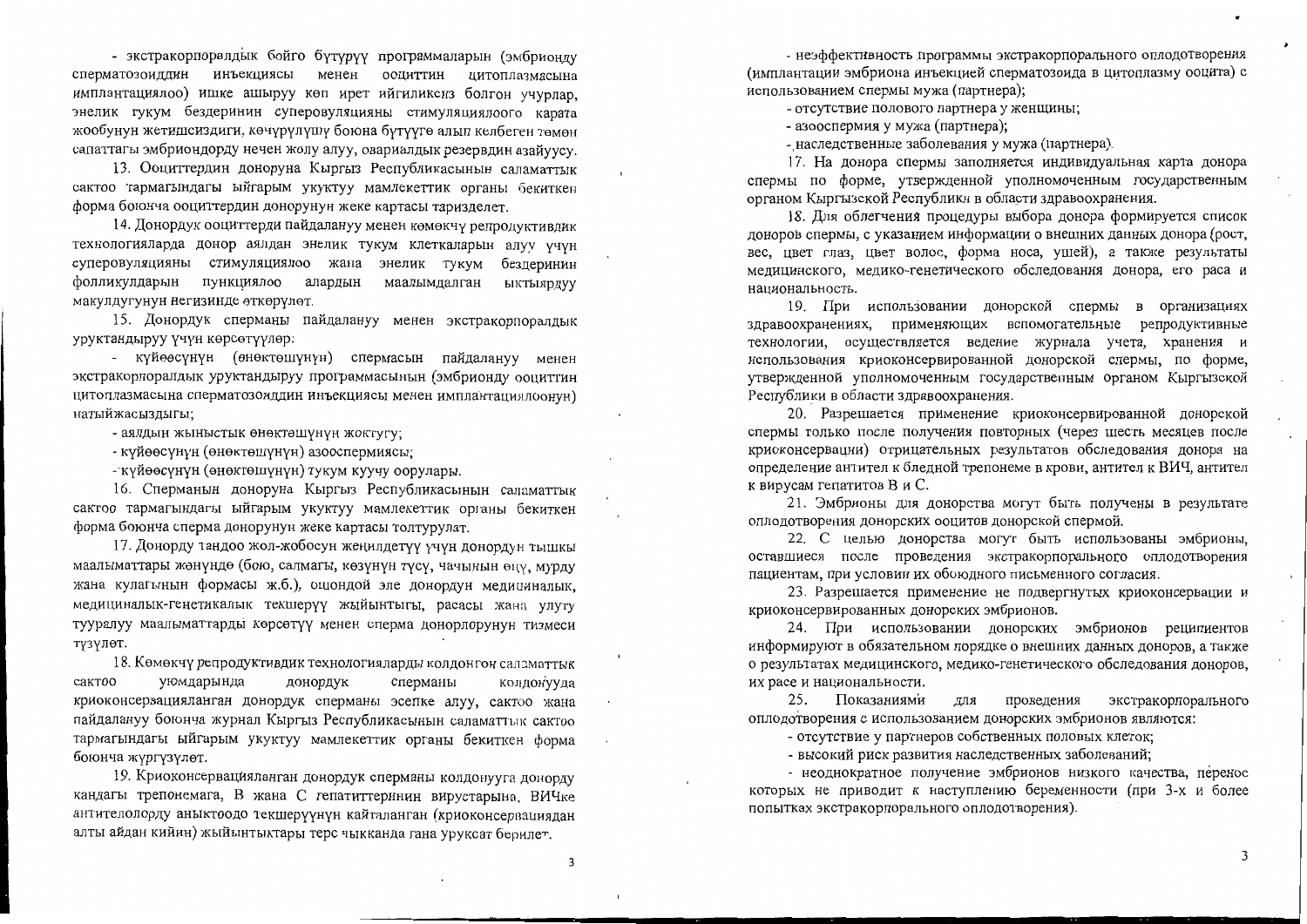20. Донорлук үчүн эмбриондор донордук ооциттерди донордук сперма менен уруктандыруунун натыйжасында алынышы мүмкүн.

21. Донорлук максатта пациенттерге экстракорпоралдык уруктандыруу өткөрүлгөндөн кийин калган эмбриондорду пайдаланууга мүмкүн, мындай шартта эки тараптын жазуу жүзүндөгү макулдугу керек.

22. Криоконсервация өткөрүлбөгөн жана криоконсервацияланган донордук эмбриондорду колдонууга уруксат берилет.

23. Донордук эмбриондорду пайдаланууда реципиенттерди донорлордун сырткы көрүнүшү, ошондой эле донорлорду медициналык, медициналык-генетикалык текшерүүнүн жыйынтыгы, расасы жана улуту жөнүндө милдеттүү түрдө маалымдайт.

24. Донордук эмбриондорду пайдалануу менен экстракориоралдык уруктандырууну өткөрүү үчүн көрсөтүүлөр болуп төмөнкүлөр саналат:

- өнөктөштөрдүн өздөрүнүн жыныстык клеткаларынын жоктугу;

- тукум куучу оорулардын өнүгүү коркунучу жогору;

- көчүрүлүшү боюна бүтүүгө алып келбеген төмөн сапаттагы эмбриондорду бир нече жолу алуу (3 же андан көп жолу экстракорпоралдык уруктандыруу аракетинде).

При инсеминации спермой допускается применение нативной подготовленной или криоконсервированной спермы.

Решение об использовании спермы мужа (партнера) или донора принимается пациентами на основании предоставленной врачом полной информации о количественных и качественных характеристиках эякулята, преимуществах и недостатках использования спермы мужа (партнера) или донора.

Инсеминации спермой может применяться как в естественном цикле, так и с использованием стимуляции овуляции и суперовуляции (при ановуляции) в соответствии с клиническими протоколами уполномоченного государственного органа по здравоохранению.

10. Показания для имплантации эмбриона инъекцией сперматозоида в цитоплазму ооцита:

- тяжелое нарушение сперматогенеза;

- эякуляторная дисфункция;

- отсутствие или низкий процент оплодотворения (менее 20 %) ооцитов в предыдущей программе экстракорпорального оплодотворения;

- малое количество ооцитов (меньше 4-х).

Показания к хирургическому получению сперматозоидов:

- обструктивная азооспермия;

- эякуляторная дисфункция, в том числе ретроградная эякуляция.

Противопоказанием для хирургического получения сперматозоидов являются острые инфекционные заболевания любой локализации.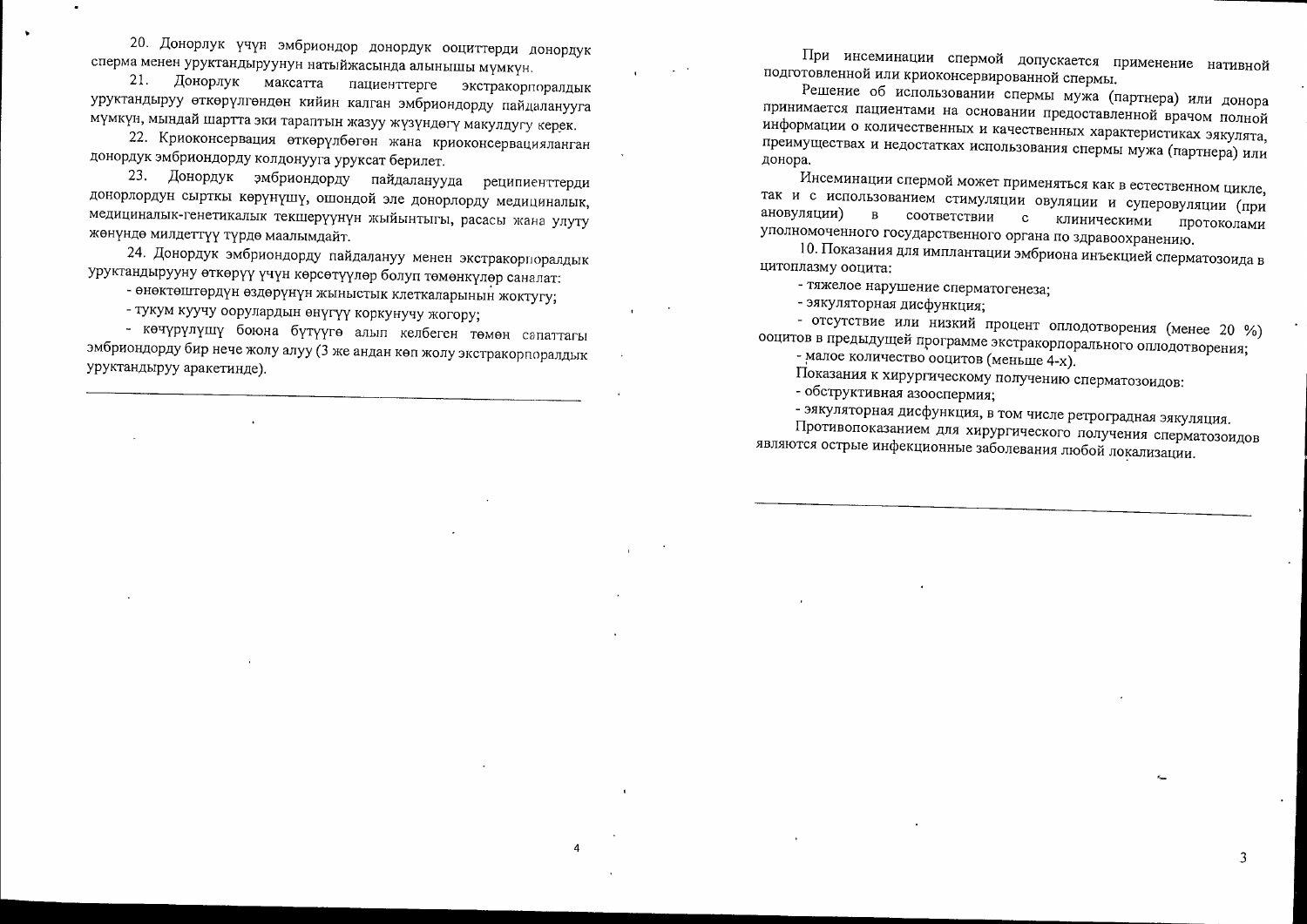#### 3-тиркеме

## Жасалма уруктандырууну өткөрүү тартиби

#### 1-глава. Жалпы жоболор

1. Бул жасалма уруктандырууну өткөрүү тартиби (мындан ары -Тартип) көмөкчү репродуктивдик технологиялардын методдорун колдонуу менен жасалма уруктандырууну өткөрүү тартибин жөнгө салат.

2. Бул Тартипте төмөнкүдөй түшүнүктөр колдонулат:

- көмөкчү репродуктивдик технологиялар - пациенттин кош бойлуу болушуна багытталган медициналык технологиялардын, дарылоо методдорунун жана жол-жоболорунун жалпы аталышы, мында бойго бүтүрүүнүн айрым же бардык этаптары болочок эненин организминен тышкары өтөт;

- инсеминация - уруктандыруу максатында эркектин жыныстык клеткаларын жатын көңдөйүнө жасалма салуу жолу менен жасалма уруктандыруунун методу;

- эмбрионду ооциттин цитоплазмасына сперматозоидди инъекциялоо менен имплантациялоо - жогорку сапаттагы сперматозоидди тандоону жана аны аялдын урук клеткасына түз киргизүүнү камтыган көмөкчү репродуктивдик технология;

- экстракорпоралдык уруктандыруу - аялдын организминен сырткары сперматозоиддерди жана урук клеткаларын бириктирүүнү, бул биригүүнүн натыйжасында пайда болгон эмбриондун өсүшүн жана аны андан ары жатынга көчүрүүнү камтыган көмөкчү репродуктивдик технология.

3. Никеде турган жана никесиз аял жана эркек (мындан ары пациенттер) медициналык кийлигишүүгө маалымдалган эки гараптын макулдугу болгондо көмөкчү репродуктивдик технологияларды кочдонууга укуктуу. Жалгыз бой аял да медициналык кийлигишүүгө маалымдалган макулдугу болгондо көмөкчү репродуктивдик технологияларды кондонууга укуктуу.

4. Жасалма уруктандыруу бойго бүтүүнүн айрым же бардык этаптарында жана эмбриондун организмден сырткары эрте өсүшүндө колдонулган тукумсуздуктан дарылануунун төмөнкүдөй методдору менен ишке ашырылат:

- сперма менен инсеминациялоо;

- ооциттин цитоплазмасына - эмбрионду имплантациялоо сперматозоидди инъекциялоо;

- экстракорпоралдык уруктандыруу.

5. Жасалма уруктандырууну өткөрүү тууралуу маалымат дарыгердик сыр болуп саналат.

6. Жарандар жасалма уруктандыруунун жол-жоболору, анын натыйжаларынын медициналык жана укуктук аспекттери, донордун сырткы

Порядок проведения искусственного оплодотворения

#### Глава 1. Общие положения

1. Настоящий Порядок проведения искусственного оплодотворения (далее - Порядок) определяет порядок проведения искусственного оплодотворения с использованием методов вспомогательных репродуктивных технологий.

2. В настоящем Порядке используются следующие понятия:

- вспомогательные репродуктивные технологии - собирательное название медицинских технологий, методов лечения и процедур, направленных на достижение беременности пациенткой, при которых отдельные или все этапы зачатия осуществляются вне организма будущей матери;

- инсеминация - метод искусственного оплодотворения путем искусственного введения мужских половых клеток в полость матки с целью оплодотворения;

- имплантация эмбриона инъекцией сперматозоида в цитоплазму ооцита - вспомогательная репродуктивная технология, заключающаяся в отборе одного высокого качества мужского сперматозоида и введении его напрямую в женскую яйцеклетку;

экстракорпоральное оплодотворение вспомогательная репродуктивная технология, заключающаяся в соединении сперматозоида и яйцеклетки вне организма женщины, развитии образовавшегося в результате этого соединения эмбриона и дальнейшем переносе данного эмбриона в матку.

3. Мужчина и женщина, как состоящие, так и не состоящие в браке, имеют право на применение вспомогательных репродуктивных технологий при наличии обоюдного информированного добровольного согласия на медицинское вмешательство (далее - пациенты). Одинокая женщина также имеет право на применение вспомогательных репродуктивных технологий при наличии ее информированного добровольного согласия на медицинское вмешательство.

4. Искусственное оплодотворение осуществляется следующими методами лечения бесплодия, применяемыми при осуществлении отдельных или всех этапов зачатия и раннего развития эмбриона вне организма:

- инсеминация спермой;

- имплантация эмбриона - инъекция сперматозоида в цитоплазму ооцита;

- экстракорпоральное оплодотворение.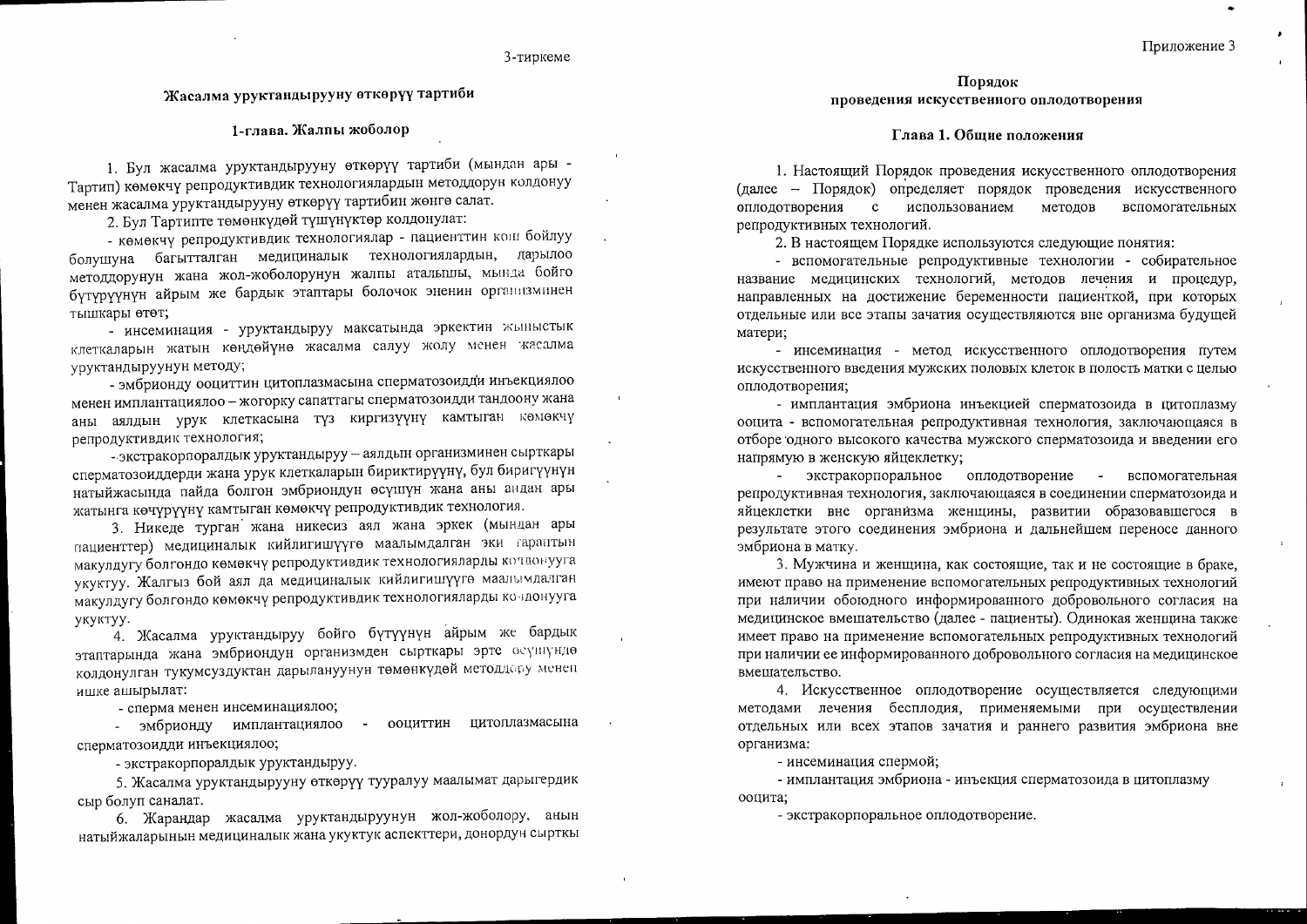көрүнүшү, улуту жана медициналык-генетикалык жактан текшерүүнүн маалыматтарын алууга укуктуу.

# 2-глава. Жасалма уруктандырууну өткөрүү тартиби

 $7.$ Жасалма уруктандыруу репродуктивдик көмөкчү технологиялардын клиникаларында жүргүзүлөт. Жасалма уруктандыруунун методдорун колдонгондо пациенттин жатынына экиден ашпаган эмбрионду көчүрүүгө болот. Жасалма уруктандыруунун методдору 3 же андан көп жолу колдонулуп, боюна бүтпөгөн учурда, пациенттин жатынына үчтөн көп эмес эмбрионду көчүрүүгө болот.

8. Экстракорпоралдык уруктандыруу Кыргыз Республикасынын саламаттык сактоо тармагындагы ыйгарым укуктуу мамлекеттик органы тарабынан бекитилген клиникалык протоколго ылайык өткөрүлөт жана ал төмөнкү этаптардан турат:

- суперовуляцияны стимуляциялоо;

- энелик бездин фолликулдарын пункциялоо;

күйөөсүнүн (өнөктөшүнүн) спермасын ооциттер менен инсеминациялоо:

- эмбриондорду культивациялоо;

- эмбриондорду жатын ичине киргизүү (көчүрүү);

- стимулданган айыздык циклдин лютеиндик фазасын колдоо;

- кош бойлуулукту диагностикалоо.

9. Күйөөсүнүн (өнөктөшүнүн) же донордун спермасы менен инсеминациялоо үчүн көрсөтүүлөр:

1) күйөөсү (өнөктөшү) тарабынан:

- сперматогенездин оор мүнөздөгү бузулушу;

- субфертилдүү сперма;

- эякулятордук-сексуалдык бузулуулар;

- тукум куучу оорулар өрчүп кетишинин коркунучу жогору.

2) аял тарабынан:

- жыныстык өнөктөшүнүн жоктугу.

- цервикалдык жактан келип чыккан тукумсуздук.

- вагинизм.

Аялдарга сперма менен инсеминациялоо өткөрүү үчүн каршы көрсөтүүлөр: жатын түтүкчөлөрүнүн экөөнүн тең өткөрбөстүгү жана оорулар (абалдар) Кыргыз Республикасынын саламаттык сактоо тармагындагы ыйгарым укуктуу мамлекеттик органы тарабынан бекитилген тизмеде эсепке алынат.

Сперма менен инсеминациялоону өткөрүү үчүн чектөөлөр: сперма менен инсеминациялоонун муруңку ийгиликсиз аракеттери (3 жолудан көп).

5. Сведения о проведенном искусственном оплодотворении составляют врачебную тайну.

6. Граждане имеют право на информацию о процедуре искусственного оплодотворения, медицинских и правовых аспектах ее последствий, данных медико-генетического обследования донора, внешних данных и национальности донора.

Глава 2. Порядок проведения искусственного оплодотворения

7. Искусственное оплодотворение проводится в клиниках вспомогательных репродуктивных технологий. При применении методов искусственного оплодотворения в матку пациентки может быть перенесено не более 2-х эмбрионов. Если применение методов искусственного оплодотворения 3 и более раз не привело к наступлению беременности, то в матку пациентки может быть перенесено не более 3-х эмбрионов.

8. Экстракорпоральное оплодотворение проводится в соответствии с клиническим протоколом, утвержденным уполномоченным государственным органом Кыргызской Республики здравоохранения, и состоит из следующих этапов: в области

- стимуляция суперовуляции;

- пункция фолликулов яичника:

- инсеминация ооцитов спермой мужа (партнера);

- культивирование эмбрионов;

- внутриматочное введение (перенос) эмбрионов;

- поддержка лютеиновой фазы стимулированного менструального цикла;

- диагностика беременности.

9. Показания для инсеминации спермой мужа (партнера) или донора:

1) со стороны мужа (партнера):

- тяжелое нарушение сперматогенеза;

- субфертильная сперма;

- эякуляторно-сексуальные расстройства;

- высокий риск развития наследственных заболеваний.

2) со стороны женщины:

- отсутствие полового партнера;

- бесплодие цервикального происхождения;

- вагинизм.

Противопоказания для проведения инсеминации спермой у женщины: непроходимость обеих маточных труб и заболевания (состояния) учитываются в перечне, который утверждается уполномоченным государственным органом Кыргызской Республики в области здравоохранения.

Ограничения для проведения инсеминации спермой: неудачные повторные попытки инсеминации спермой (более 3-х раз).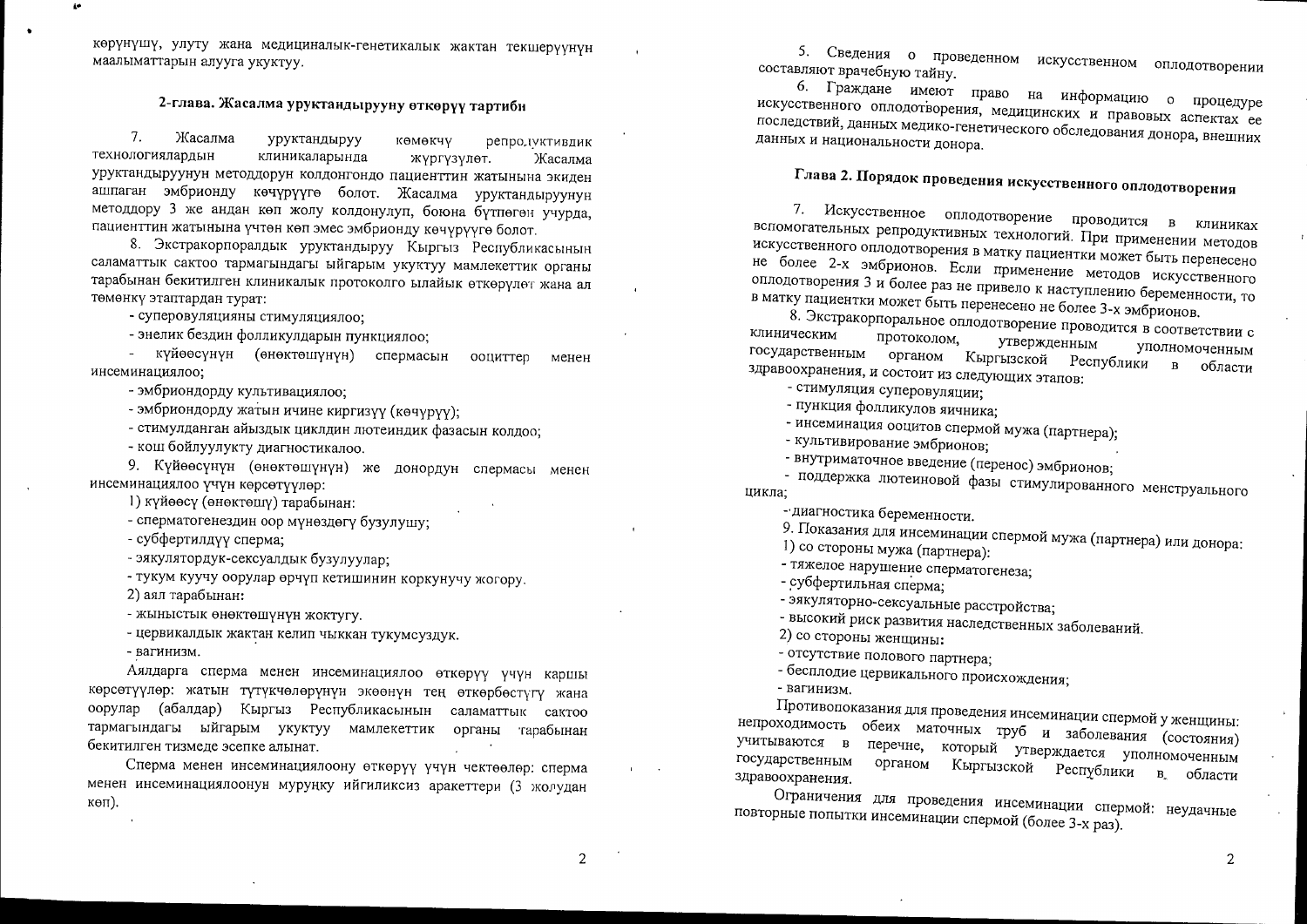Сперма менен инсеминациялоо учурунда нативдүү даярдалган же криоконсервацияланган сперманы пайдаланууга жол берилет.

Күйөөсүнүн (өнөктөшүнүн) же донордун спермасын пайдалануу жөнүндө чечимди пациенттер эякуляттын сан жана сапаттык мүнөздөмөсү, күйөөсүнүн (өнөктөшүнүн) же донордун спермасын пайдалануунун артыкчылыктары менен кемчиликтери жөнүндөгү врач тарабынан берилген толук маалыматтын негизинде кабыл алышат.

Сперма менен инсеминациялоо табигый циклде да, овуляция жана суперовуляция (ановуляция учурунда) стимуляциялоону пайдалануу менен да саламаттык сактоо боюнча ыйгарым укуктуу мамлекеттик органдын клиникалык протоколдоруна ылайык колдонулушу мүмкүн.

10. Ооциттин цитоплазмасына сперматозоидди инъекциялоо менен эмбриондун имплантациясы үчүн көрсөтүүлөр:

- сперматогенездин оор мүнөздөгү бузулуусу;

- эякулятордук дисфункция;

- мурдагы экстракорпоралдык уруктандыруу программасындагы ооциттерди уруктандыруунун болбогондугу же пайызы төмөндүгү (20%дан  $a3);$ 

- ооциттердин санынын аздыгы (төрттөн аз).

Сперматозоиддерди хирургиялык жол менен алуу үчүн көрсөткүчтөр: - обструктивдүү азооспермия; **Contract Contract State** 

- эякулятордук дисфункция, анын ичинде ретрограддуу эякуляция.

Сперматозоиддерди хирургиялык жол менен алууга каршы көрсөтүүлөр болуп ар кандай локализациядагы катуу кармаган инфекциялык оорулар саналат.